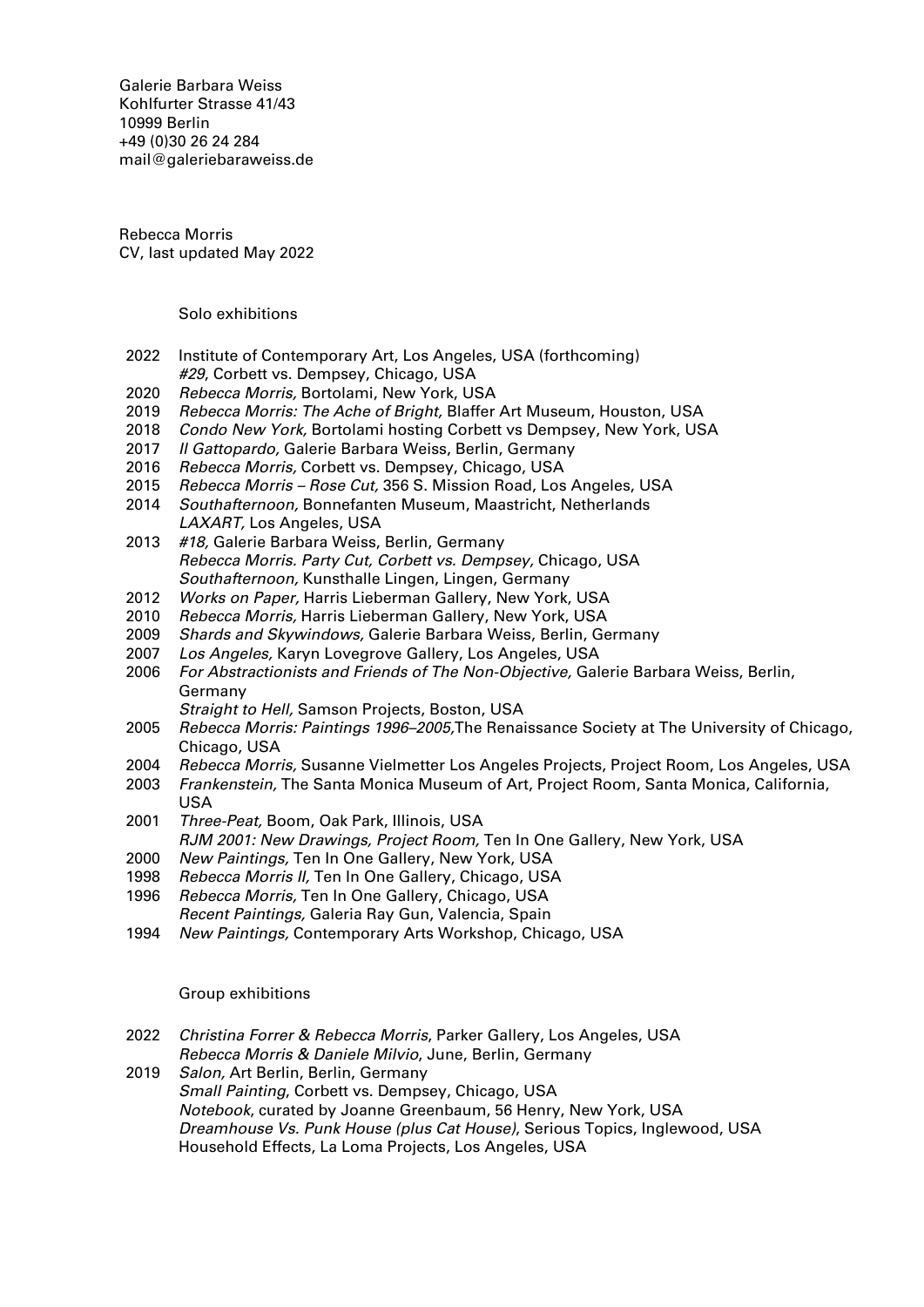- 2018 West by Midwest, Museum of Contemporary Art, Chicago, USA Give and Take: Highlighting Recent Acquisitions, Los Angeles Museum of Contemporary Art, Los Angeles, USA Inherent Structure, Wexner Center for the Arts, Columbus, USA Generations: Künstlerinnen im Dialog Part I, Sammlung Goetz, Munich, Germany Surface Work, Victoria Miro, London, United Kingdom Secret Sister – Jessica Jackson Hutchins and Rebecca Morris, The Pit, Los Angeles, USA 2017 Namedropping, Jan Kaps, Cologne, Germany 2016 Made in L.A.: a, the, though, only, The Hammer Museum, Los Angeles, USA 2015 Painting 1, 2, 3: Katherine Bernhardt, Rebecca Morris, Rose Wylie, Kate MacGarry, London, United Kingdom Call and Response, Gavin Brown´s Enterprise, New York, USA 1989, Galerie Barbara Weiss, Berlin, Germany The Curve, Wallspace Gallery, New York, USA 2014 Wake Up Early, Fear Death, Galerie nächst St. Stephan Rosemarie Schwarzwälder, Vienna, Austria
	- Paintings on Paper, David Zwirner, New York, USA 2014 Whitney Biennial, New York, USA The Optimists Maysha Mohamedi, Rebecca Morris, Ruby Neri, Laurie Reid, Stephen Wirtz Gallery, San Francisco, USA
- 2013 The Room and its Inhabitants, Susan Hobbs Gallery, Toronto, Canada Room to Live, MOCA, Los Angeles, USA Made in Space, Gavin Brown´s enterprise and Venus Over Manhattan, New York, USA C.O.L.A. Visual Artist Fellowship Exhibition, Los Angeles Municipal Art Gallery, Barnsdall Park, Los Angeles, USA Made in Space, Night Gallery, Los Angeles, USA The Room and Its Inhabitants, Susan Hobbs Gallery, Toronto, Canada
- 2012 Gallery Artists Group Show, Harris Lieberman, New York, USA Phantom Limb: Approaches to Painting Today,Museum of Contemporary Art, Chicago, USA Viva la Raspberries, Harris Lieberman Gallery, New York, USA The Happy Fainting of Painting. Zwischen Bild und Buch: Materialsammlung Malerei heute, Zwinger Galerie, Berlin, Germany California Abstract Painting 1952–2011, Woodbury University, Burbank, California, USA TEXT TEXTILE TEXTURE, Galerie Barbara Weiss, Berlin, Germany
- 2011 Channel to the new image, Friedrich Petzel Gallery, New York, USA Painting…EXPANDED, Espacio 1414, Santurce, Puerto Rico, USA A Painting Show, Harris Lieberman Gallery, New York, USA La Californie, Public Fiction, Los Angeles, USA Los Angeles Museum of Ceramic Art at ACME, Acme Gallery, Los Angeles, USA Midnight at Malibu, Meulensteen, New York, USA Irritable Abstraction, Julius Caesar Gallery, Chicago, USA Dorothea, Ancient & Modern, London, United Kingdom 2010 Ambigu, Kunstmuseum St Gallen, St Gallen, Switzerland
- ON PTG: Rebecca Morris, Molly Zuckerman-Hartung and Jutta Koether, Rowley Kennerk Gallery, Chicago, USA A Unicorn Basking in the Light of Three Glowing Suns, The DeVos Art Museum at Northern Michigan University, Michigan, USA SENT BY MAIL, Galerie Barbara Weiss, Berlin, Germany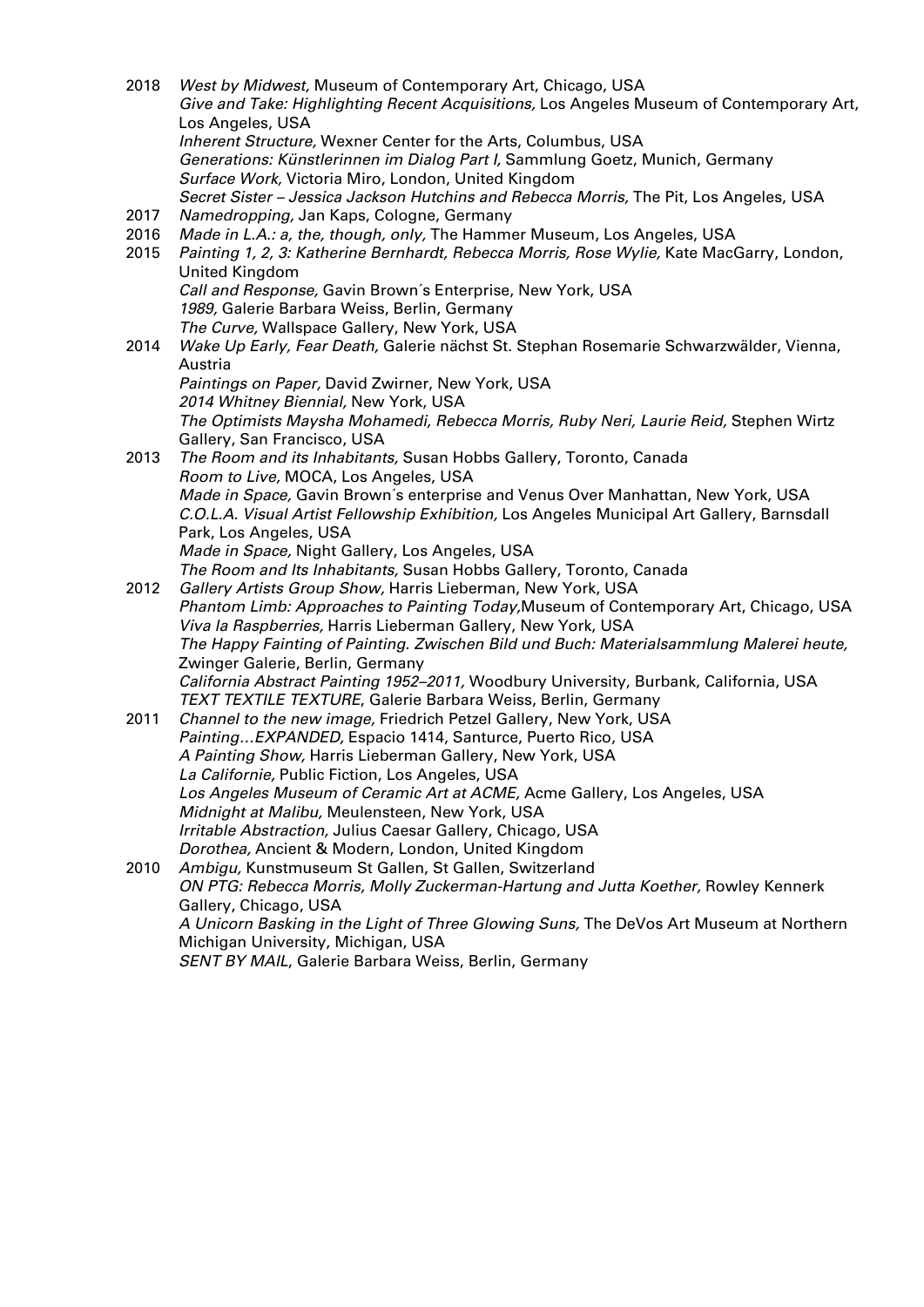2009 Constellations: Paintings from the MCA Collection, Museum of Contemporary Art Chicago, Chicago, USA Tables and Chairs, D'Amelio Terras, New York, USA The Acquisition Selection 2009, Society for Contemporary Art, Art Chicago, Chicago, USA The Ballad that Becomes an Anthem, ACME, Los Angeles, USA AbstractionsUnite! Who Give you just enough to last a Lifetime, The Glendale Collage Art Gallery, Glendale, California, USA Lovable Like Orphan Kitties and Bastard Children, The Green Gallery East, Milwaukee, USA Sarah Cain & Rebecca Morris, Fellows of Contemporary Art, Los Angeles, USA Feelings and Power, Five Thirty Three Gallery, Los Angeles, USA Affinities: Painting in Abstraction, RISD Art Gallery, Rhode Island School of Design, Providence, USA BOOFTHLE Booth-Booth: Deux The Hollywood Biennale, Pauline, Hollywood, California, USA 2008 The Mystery of the Invisible Clock, Hudson Salon, Los Angeles, USA Color Climax, James Graham & Sons, New York, USA Disarming Matter, Larissa Goldston Gallery, New York, USA The Bauhaus Art Show, Guertin's Graphics, Chicago, USA Some Paintings: The Third (2007) LA Weekly Annual Biennial, Track 16, Santa Monica, California, USA Affinities: Painting in Abstraction, Berrie Center for Performing and Visual Arts: Kresge & Pascal Galleries Ramapo College of New Jersey, Mahwah, New Jersey, USA 2007 Albrecht Schnider, Rebecca Morris, Sergej Jensen, Grieder Contemporary, Küsnacht/Zurich, Switzerland ab-strac-tion, Michael Kohn Gallery, Los Angeles, USA Stuff: International Contemporary Art from the Collection of Burt Aaron,Museum of Contemporary Art Detroit, Detroit, Michigan, USA Boo, Karyn Lovegrove Gallery, Los Angeles, USA Jerks, Balks, Outblurts, and Jump-overs, Raid Projects, Los Angeles, USA Affinities: Painting in Abstraction, Hessel Art Museum, Annandale-on-Hudson, New York, USA Radiant City, Cherry and Martin, Los Angeles, USA 2003 Flag Project, Hollywood Hills House, Hollywood 2002 Summer 2002 Part Two: New Drawings and Photography, Traywick Gallery, Berkeley, California, USA Summer: Rebecca Morris, Mary Weatherford, Erik Parker, Tony Gray, Echo Park Projects, Los Angeles, USA 2001 Sound, Video, Images and Objects, Donald Young Gallery, Chicago, USA Sharing Sunsets, Museum of Contemporary Art, Tucson, Arizona, USA Part II: Rebecca Morris, Mari Eastman, Amy Wheeler, Three Day Weekend, 1234 El Paso Drive, Los Angeles, USA More! More! More! , 5117 Eagle Rock Blvd., Los Angeles, USA Bloodlines, Roberts & Tilton Gallery, Los Angeles, USA Stone Soup, Three Day Weekend, 1234 El Paso Drive, Los Angeles, USA 2000 Part I: Rebecca Morris, Mari Eastman, Amy Wheeler, Three Day Weekend, 1234 El Paso Drive, Los Angeles, USA The Windmills of Your Mind, Three Day Weekend, The Royal College of Art, London, United Kingdom The Revolutionary Power of Women's Laughter, China Art Objects Galleries, Los Angeles, USA Minimal Pop, Traywick Gallery, Berkeley, California, USA Quiet Riot, The Mullin Art Gallery, Occidental College, Los Angeles, USA 1999 Good Painting Makes You Want To Paint, POSTdowntown, Los Angeles, USA Abstract Variations, Sonnenschein Gallery, Lake Forest College, Lake Forest, Illinois, USA 1998 Cool Painting, Brian Gross Fine Art, San Francisco, USA Home-Grown Cool, Wake Forest University Fine Arts Gallery, Winston-Salem, North Carolina, USA Four: Painting in the Abstract, The Living Room, San Francisco, USA Once Removed, Twice Removed, Loyola Arts Research Center, Chicago, USA